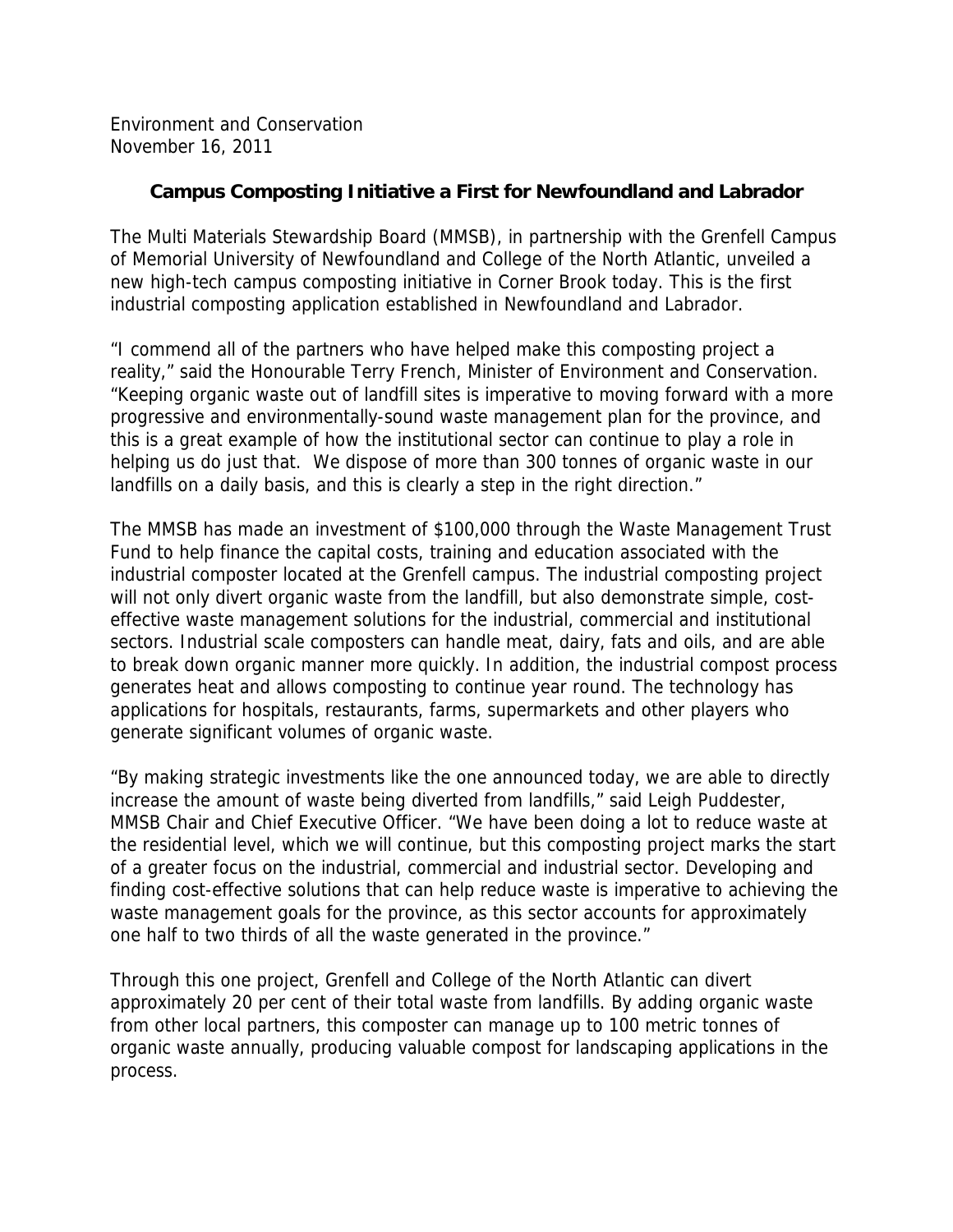"This project is good for the environment, the university and the community," said Dr. Gary Kachanoski, President and Vice-chancellor, Memorial University of Newfoundland. "Experts at Grenfell Campus, the Multi-Materials Stewardship Board and other partners have been working diligently on this project for two years. We're pleased that the first industrial composter in the province is situated on a campus of Memorial. Memorial University is committed to reducing its environmental footprint, and this composter is an example of the leadership we demonstrate in conservational technology and environmental awareness and education."

Composting will commence at Grenfell in the coming months, followed by College of the North Atlantic. Receptacles will be placed in key areas throughout the Grenfell campus, including student housing and the food court. Select Grenfell staff and students will be trained in composting mixing and monitoring techniques to ensure the production of a superior product. In addition, there will be a supporting educational program launched to ensure students, staff and faculty understand and know how to participate in the campus composting program. Once the program is successfully up and running at Grenfell and College of the North Atlantic, the MMSB will work to continue to add other clients, including the Western Health Authority.

"Environmental stewardship is a part of the community fabric of Corner Brook, and this program will certainly help them with their green efforts," said the Honourable Tom Marshall, Minister of Finance and MHA for Humber East. "Initiatives like this not only bring the community together, but also promote valuable environmental education at the same time."

Mayor Neville Greeley stated that Corner Brook is pleased to be the first community in the province to have a composting program in place for this type of institution.

"The City of Corner Brook thanks the MMSB and all the other partners that helped make this project a reality," said Mayor Greeley. "Our residents and businesses understand and are committed to reducing waste and getting to half, and this new campus composting initiative with Grenfell and College of the North Atlantic is a great example of innovative, local solutions for waste management that will result in not only reducing greenhouse gas emissions but also lowering the costs associated with trucking waste for disposal."

The MMSB is a provincial Crown agency that reports to the Minister of Environment and Conservation. The MMSB supports modern waste management practices in the province, with a particular focus on waste diversion, recycling and public education, in order to ensure a clean and healthy environment throughout Newfoundland and Labrador.